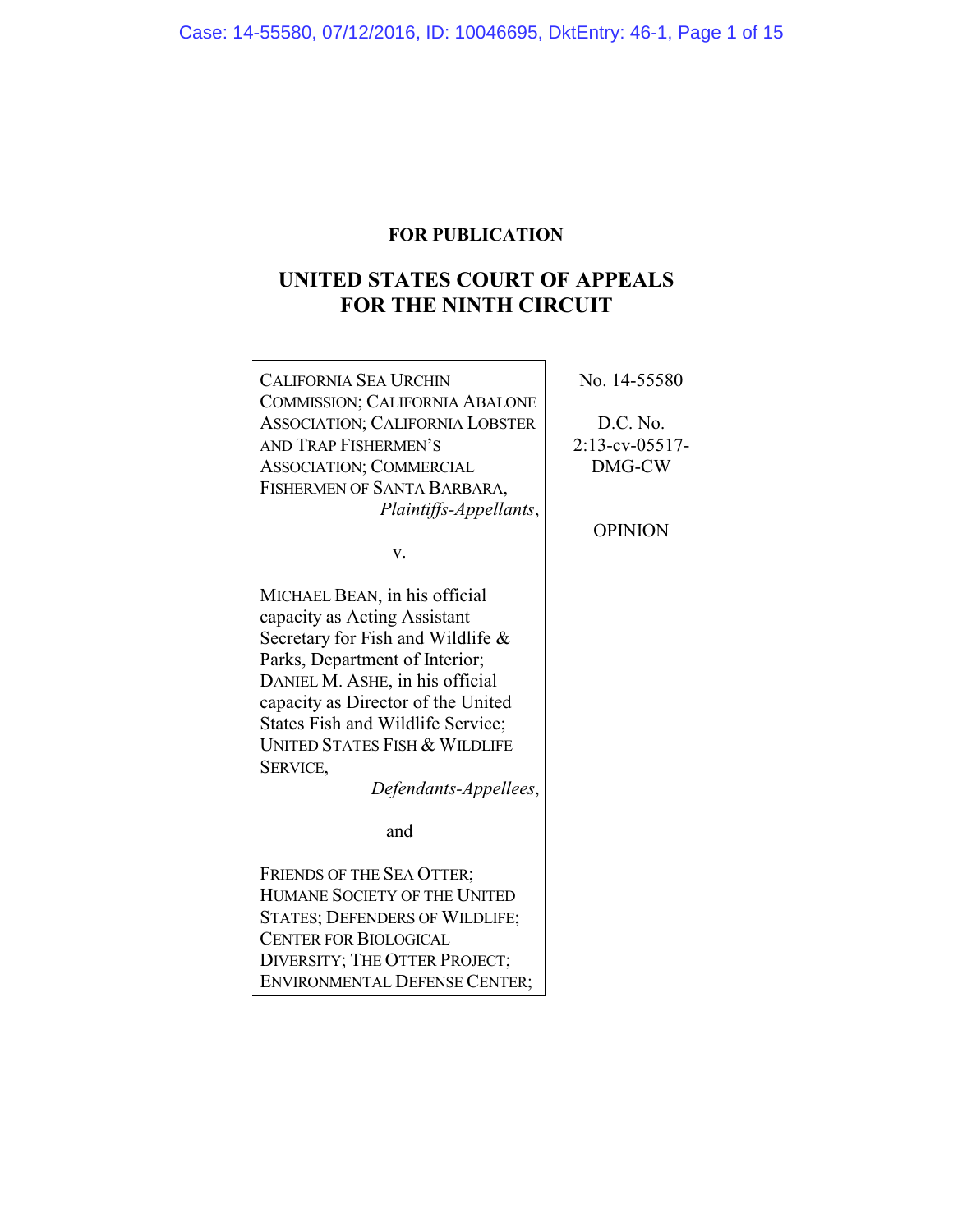LOS ANGELES WATERKEEPER, *Intervenor-Defendants-Appellees.*

> Appeal from the United States District Court for the Central District of California Dolly M. Gee, District Judge, Presiding

> > Argued and Submitted May 6, 2016 Pasadena, California

> > > Filed July 12, 2016

Before: Alex Kozinski, William A. Fletcher, and Ronald M. Gould, Circuit Judges.

Opinion by Judge Gould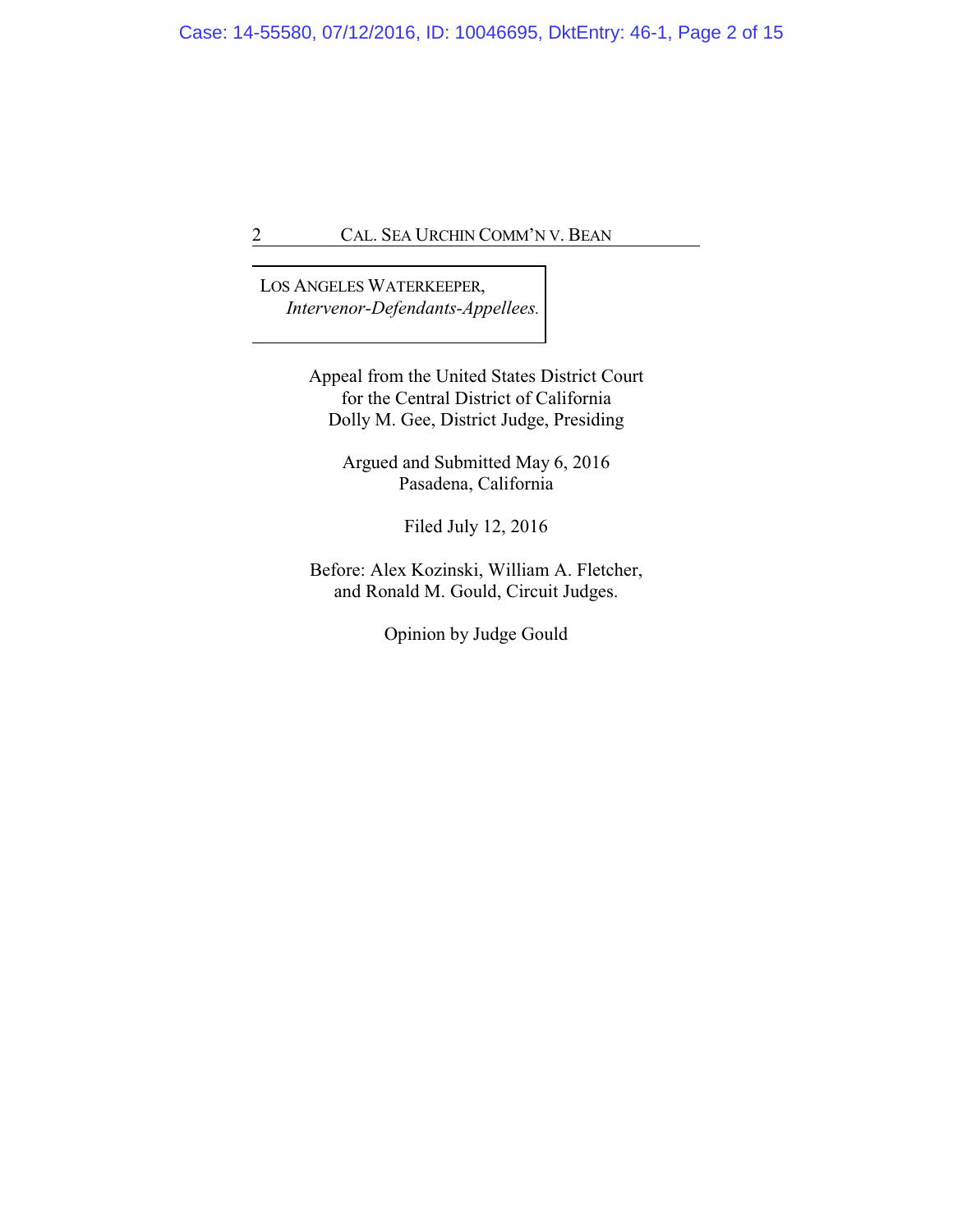# **SUMMARY\***

## Environmental Law

The panel reversed the district court's dismissal on timeliness grounds of plaintiff commercial fishing groups' complaint alleging that the U.S. Fish and Wildlife Service violated its statutory authority under Public Law 99-625 by terminating a translocation program for the southern sea otter.

The panel held that plaintiffs' challenge, filed in 2013, was timely because the operative agency action challenged was the Fish and Wildlife Service's 2012 promulgation of a rule terminating the translocation program. Specifically, the panel held that plaintiffs may challenge the termination of the program within six years of the *decision* to terminate the program, and were not required to bring suit within six years of the 1987 rulemaking espousing the *authority* to terminate the program. On remand, the panel directed the district court to decide if there was merit to plaintiffs' position that the Fish and Wildlife Service was without Congressional authority to terminate the translocation program.

# **COUNSEL**

Jonathan Wood (argued) and Damien M. Schiff, Pacific Legal Foundation, Sacramento,California, for Plaintiffs-Appellants.

**<sup>\*</sup>** This summary constitutes no part of the opinion of the court. It has been prepared by court staff for the convenience of the reader.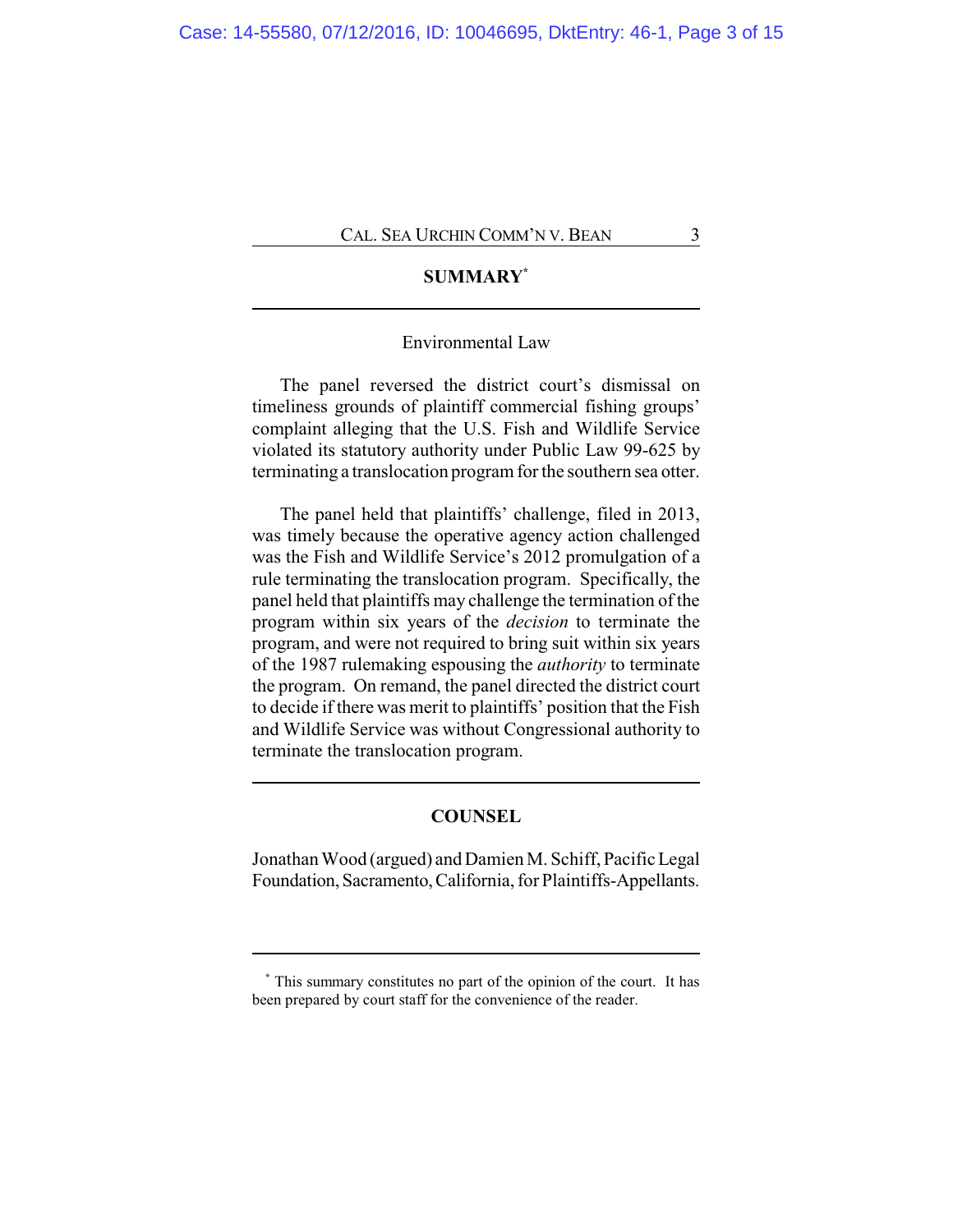Rachel Heron (argued), Daniel J. Pollak, John L. Smeltzer, and Vivian H.W. Wang, Attorneys; Sam Hirsch, Acting Assistant Attorney General; Environment & Natural Resources Division, United States Department of Justice, Washington, D.C.; Lynn Cox, Office of the Solicitor, United States Department of the Interior; for Defendants-Appellees.

#### **OPINION**

GOULD, Circuit Judge:

Plaintiffs, California Sea Urchin Commission and other commercial fishing groups, appeal the district court's dismissal of their complaint alleging that the U.S. Fish and Wildlife Service (FWS) violated its statutory authority under Public Law 99-625 by terminating a translocation program for the southern sea otter. The district court dismissed the complaint, concluding that it constituted a facial challenge to a 1987 regulation and was thus untimely. Reviewing the dismissal de novo, *Fireman's Fund Ins. Co. v. City of Lodi*, 302 F.3d 928, 939 (9th Cir. 2002), we reverse and remand for the reasons that follow.

**I**

The southern sea otter, also known as the California sea otter, historically ranged throughout the California coast, but was hunted to near extinction for its fur in the 1700s and 1800s. The southern sea otter was listed as a threatened species under the Endangered Species Act (ESA) in 1977. Although the sea otter's population and range had increased since federal and state bans on hunting in the early 1900s, it was still only about 10% of its historical level at the time of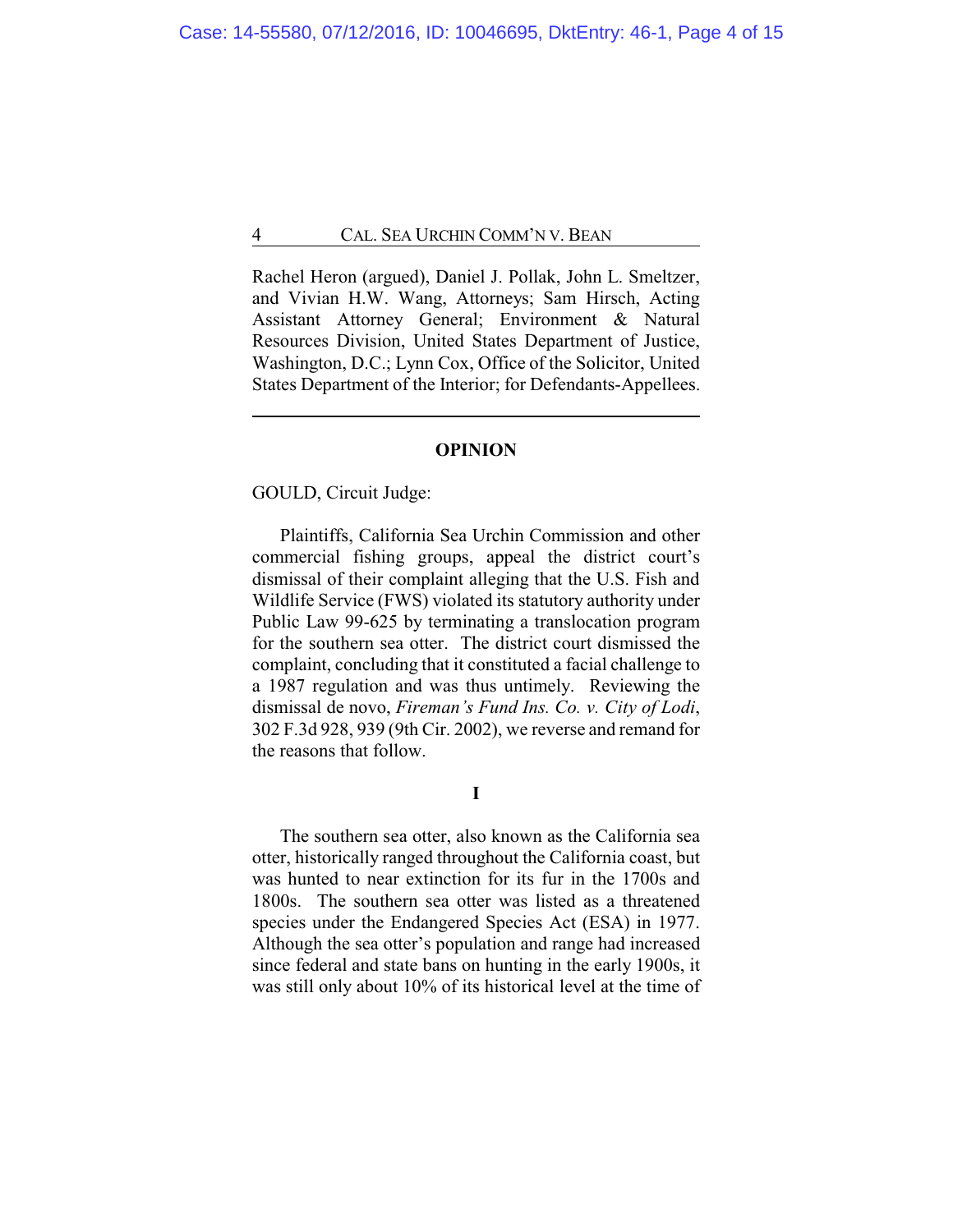listing. 52 Fed. Reg. 29,754 (Aug. 11, 1987) ("Final Rule"). In 1982, FWS finalized a recovery plan for the sea otter, which determined that the most effective means of recovery was to establish a new colony far enough away from the present range that a large-scale oil spill could not wipe out the entire population. *Id.*

In 1986, Congress authorized FWS to develop and implement "a plan for the relocation and management of a population of California sea otters from the existing range of the parent population to another location." Pub. L. No. 99- 625  $\S$  1(b) (1986). FWS then promulgated the 1987 Final Rule, which implemented the program and chose San Nicolas Island as the home of the experimental population. 52 Fed. Reg. at 29,754. The fishing industry, including the groups that are Plaintiffs here, was opposed to an expansion of the sea otter population. The fishing industry participated in the rulemaking process and opposed the experimental population because it perceived a new population of sea otters, and their accompanying federal protections under the ESA and the Marine Mammal Protection Act (MMPA), as onerous. Another source of conflict is that sea otters prey on many species that are harvested commercially, including sea urchin, lobster, and abalone. Congress authorized the experimental population on the condition that FWS include an otter "management zone," which would be free of otters, to protect fishing, oil, and military interests. Pub. L. No. 99-625 § 1(b)(4); 52 Fed. Reg. at 29,756. Congress required FWS to use all feasible non-lethal means to capture and remove otters from the management zone "to prevent, to the maximum extent feasible, conflict with other fishery resources." Pub. L. No. 99-625  $\S$  1(b)(4)(B). Fishermen who incidentally harmed otters while conducting lawful activities in the management zone were exempted from the take prohibitions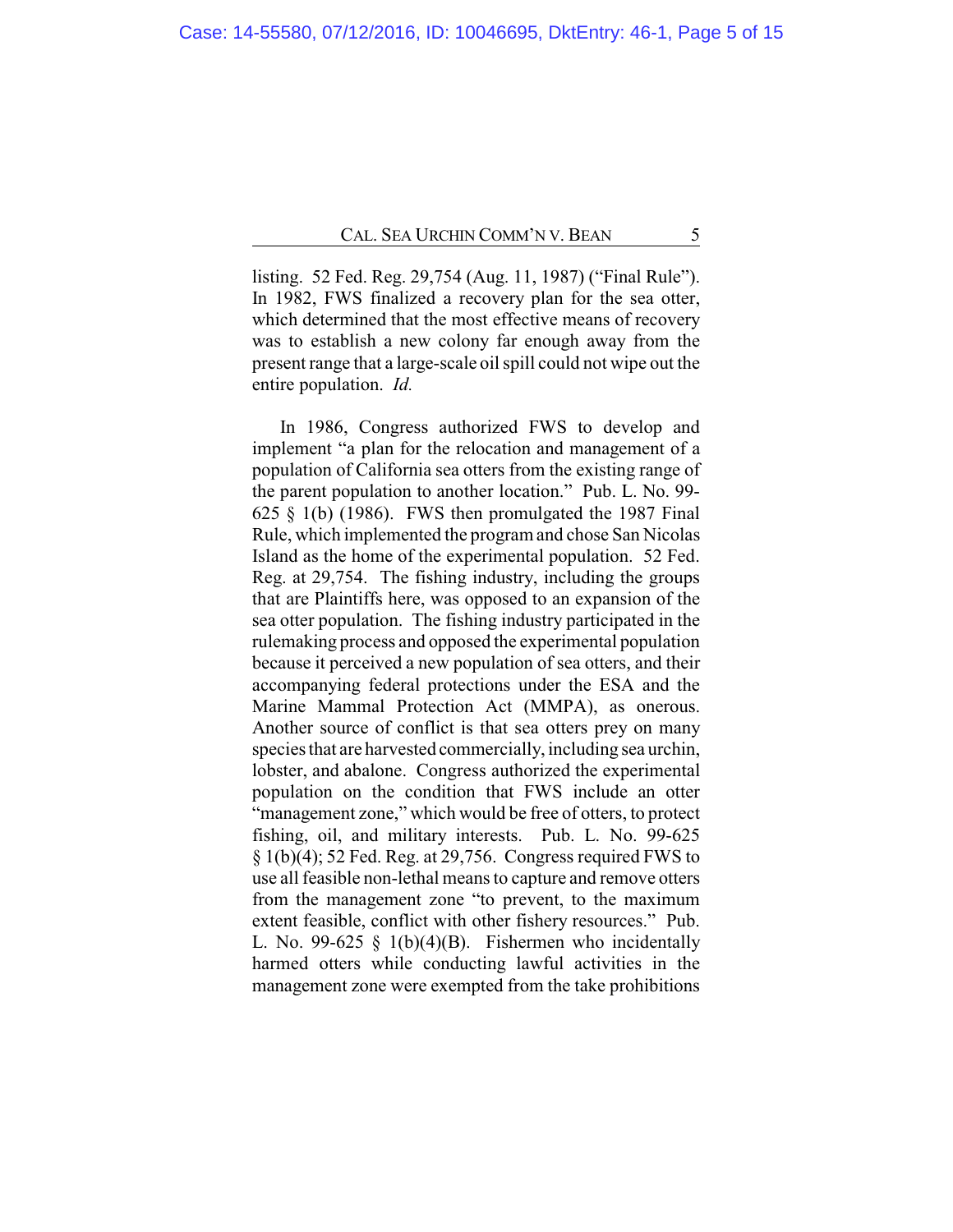of the ESA and the MMPA. Pub. L. No. 99-625  $\S$  1(c)(2). The management zone covered the entire Southern California coast from Point Conception to the Mexico border, except for the experimental population on San Nicolas Island.

The Final Rule acknowledged that there was some chance the translocation program would not succeed. To determine whether the project should be continued or terminated, FWS included in the Final Rule five termination criteria.**<sup>1</sup>** 52 Fed. Reg. at 29,784. FWS planned to terminate the experimental population if it found that any one of the criteria was met. *Id.*

From the start of the translocation program, the experimental sea otter population was plagued by high mortality and emigration. 53 Fed. Reg. 37,577, 37,579 (Sept. 27, 1988). In 1993, FWS stopped removing sea otters that were found in the management zone, though the ESA and MMPA exemptions remained in effect. FWS prepared several environmental impact statements on the effects of terminating the program and reinitiated ESA consultation, culminating in a Biological Opinion concluding that resumption of otter removal in the management zone would

<sup>&</sup>lt;sup>1</sup> The criteria are: (1) if after the first year, no translocated otters remain in the translocation zone and the reasons for emigration or mortality cannot be identified and/or remedied; (2) if within three years, fewer than 25 otters remain and the reason for emigration or mortality cannot be identified or remedied; (3) if after two years, the experimental population is declining at a significant rate and the translocated otters are not showing signs of "successful reproduction"; (4) if otters are "dispersing from the translocation zone and becoming established within the management zone in sufficient numbers to demonstrate that containment cannot be successfully accomplished"; and (5) if the "health and well-being of the experimental population should become threatened to the point that the colony's continued survival is unlikely." 52 Fed. Reg. at 29,784.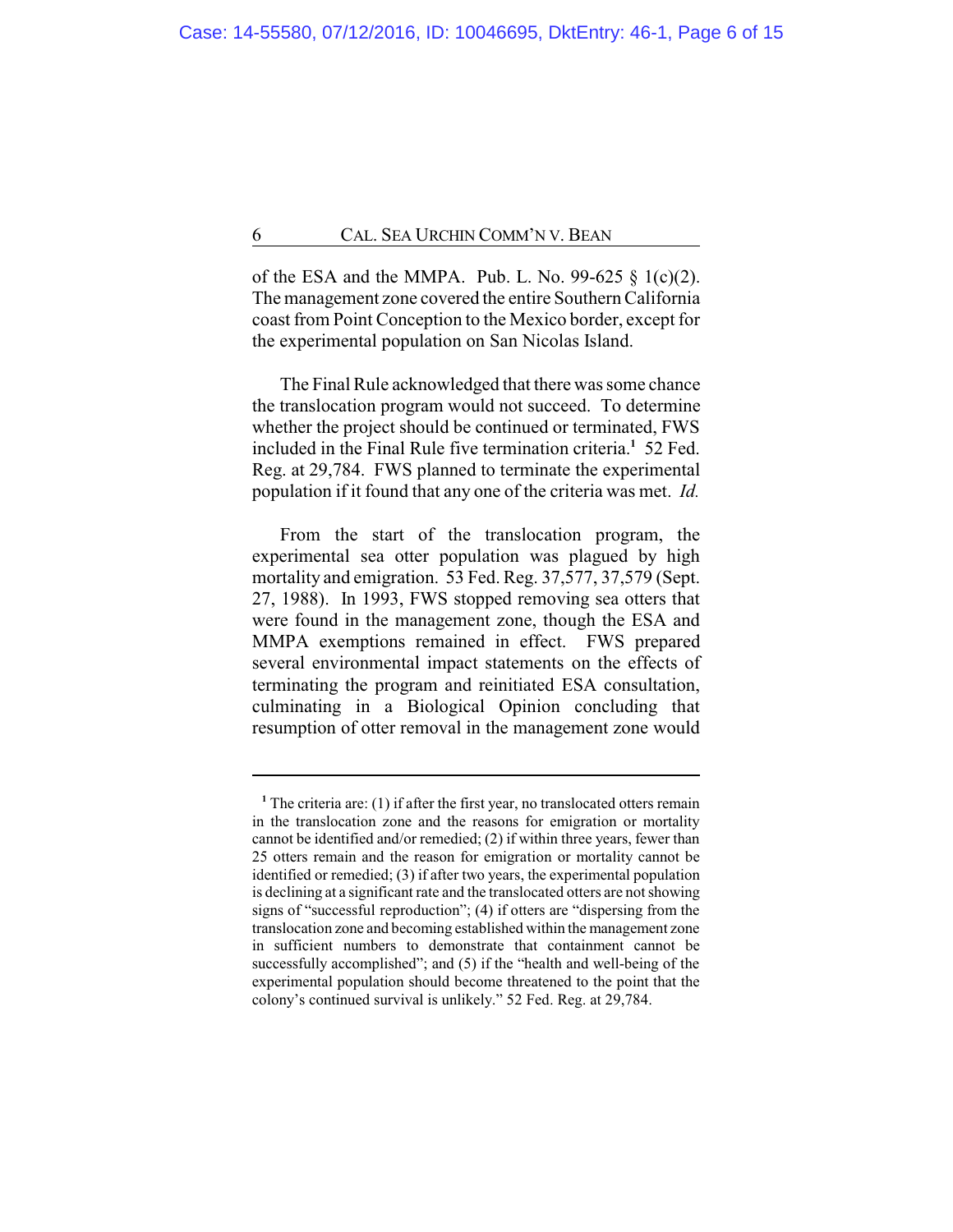likely jeopardize the otter's continued existence. 77 Fed. Reg. 75,266, 75,270 (Dec. 19, 2012).

Despite the recognized failures of the translocation program, the management zone's ESA and MMPA take exemptions continued as before. In 2009, Intervenor-Defendants Friends of the Sea Otter and other environmental organizations sued FWS for unreasonable delay in terminating the translocation program. The parties reached a settlement that required FWS to issue a final decision on program termination by the end of 2012. On December 19, 2012, FWS promulgated a rule terminating the program based on application of the Final Rule's termination criteria. 77 Fed. Reg. at 75,266. FWS's analysis concluded that the translocation program met the 1987 Final Rule's second failure criterion: "fewer than 25 otters remain and the reasons for emigration or mortality cannot be identified and/or remedied." *Id.* at 75,267; 52 Fed. Reg. at 29,772.

Plaintiffs filed suit in early 2013, alleging that the program's termination exceeded FWS's statutory authority under Public Law 99-625.**<sup>2</sup>** Plaintiffs contend that Congress gave FWS the authority only to implement the otter translocation program, not to terminate it, and that Congress did not authorize the termination criteria in the 1987 Final Rule. Thus, Plaintiffs contend, the 2012 program termination exceeded the agency's statutory authority.

**<sup>2</sup>** Plaintiffs separately petitioned FWS to rescind its 2012 decision. FWS denied the petition. Three of four Plaintiffs filed a separate complaint alleging that the denial of the petition was unlawful. That case is not before us. *See Cal. Sea Urchin Comm'n v. Bean*, No. 2:14-cv-8499 (C.D. Cal. filed Nov. 3, 2014).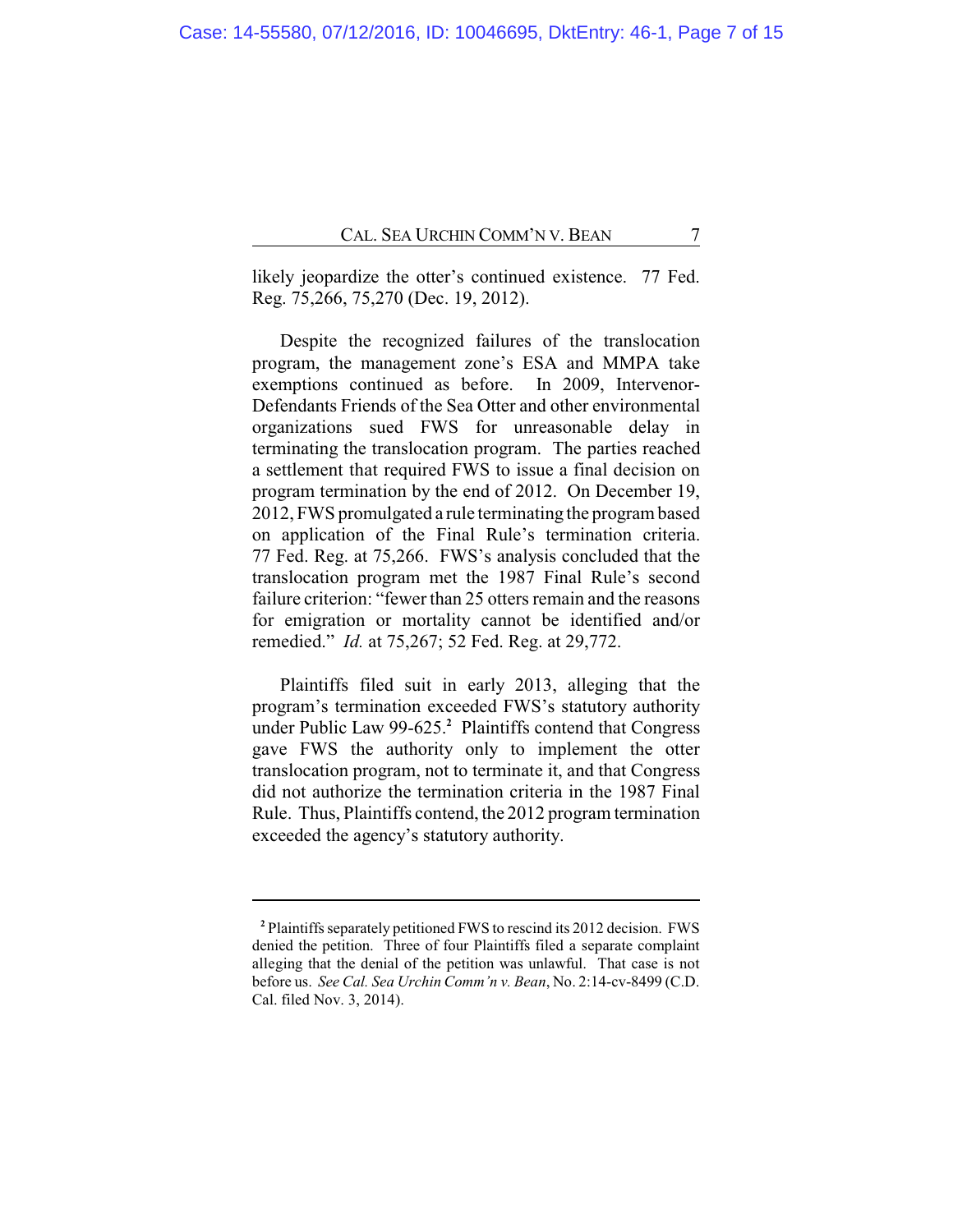# **II**

The Administrative Procedure Act (APA) authorizes judicial review of final agency actions. 5 U.S.C. § 704. APA claims must be brought within six years of the agency action that is challenged. 28 U.S.C. § 2401(a); *Spannaus v. U.S. Dep't of Justice*, 824 F.2d 52, 56 (D.C. Cir. 1987). To be a final agency action, an agency decision must meet two criteria. First, the action must be the "consummation" of the agency's decisionmaking process, not merely a tentative or interlocutory decision. *Bennett v. Spear*, 520 U.S. 154, 178 (1997). Second, the action must be one by which "rights or obligations have been determined" or from which "legal consequences will flow." *Id.* (quoting *Port of Bos. Marine Terminal Ass'n v. Rederiaktiebolaget Transatlantic*, 400 U.S. 62, 71 (1970)); *see also City of San Diego v. Whitman*, 242 F.3d 1097, 1102 (9th Cir. 2001) (for an agency action to be final, it must "impose an obligation, deny a right or fix some legal relationship").

Plaintiffs' complaint claims that FWS lacks the statutory authority to terminate the translocation program—that Public Law 99-625 "provides no authority to [FWS] to cease such program once it has been initiated." FWS contends that the complaint is really a facial challenge to the 1987 Final Rule, which laid out the termination criteria FWS relied on in 2012. Such a challenge would be far outside the statute of limitations. Plaintiffs, on the other hand, contend that the 2012 program termination was the operative final agency action, and that the 1987 Final Rule is relevant only because it provides FWS's authorization for the 2012 termination. This would place the 2013 complaint well within the statute of limitations.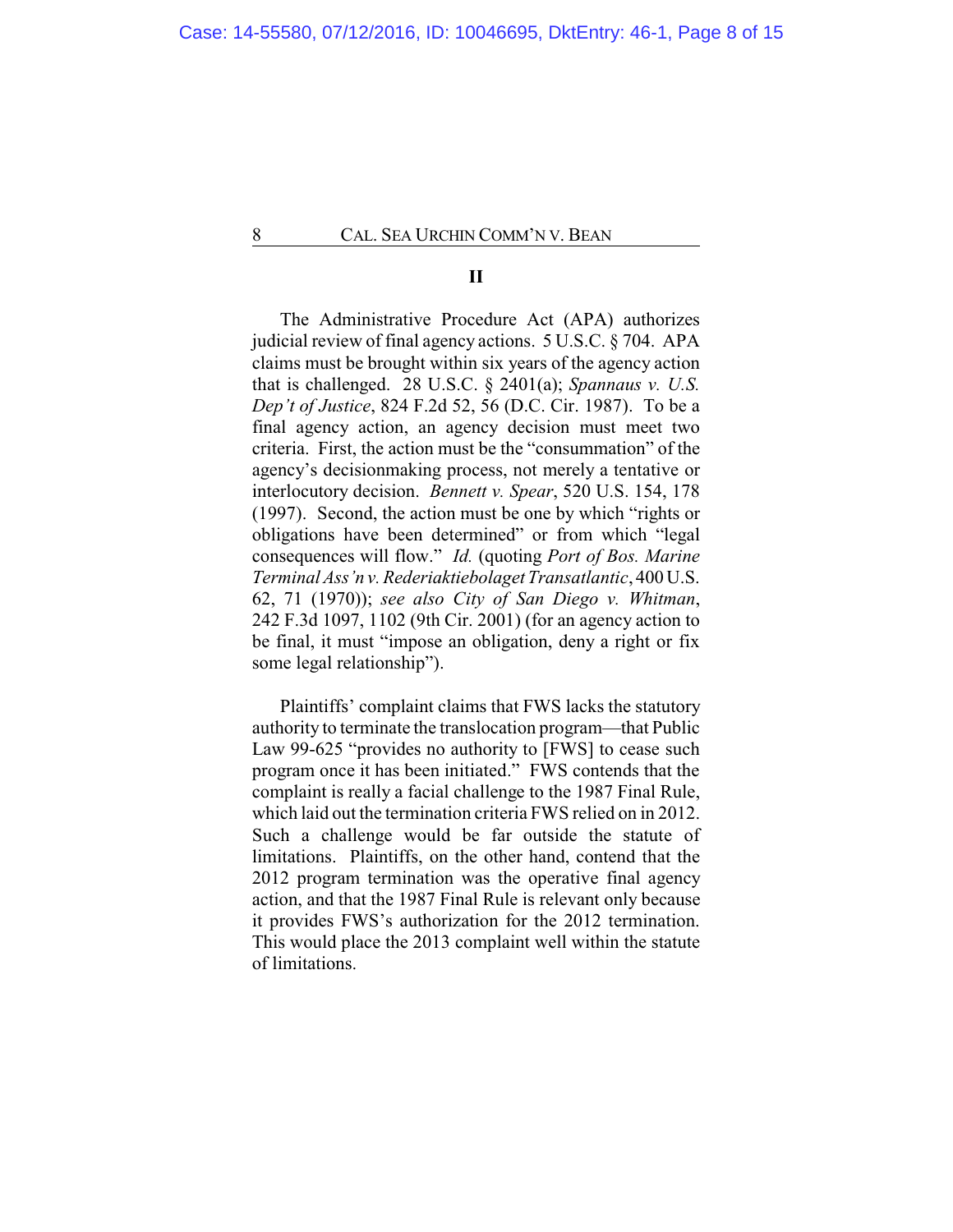We conclude that the operative agency action challenged is the 2012 program termination, and thus that Plaintiffs' challenge is timely. We express no opinion on the merits of Plaintiffs' underlying claims. We hold only that Plaintiffs may challenge FWS's termination of the program within six years of the *decision* to terminate the program, and were not required to bring suit within six years of the 1987 rulemaking espousing the *authority* to terminate the program. To hold otherwise would require Plaintiffs to have filed suit nearly a decade before FWS took the action that caused their injury.

The 1987 Final Rule was clearly a final agency action, but so too was the 2012 program termination. Although the 1987 Final Rule laid out the criteria through which the translocation program could be terminated at some future date, FWS did not terminate the program until 2012, when it "determined that the southern sea otter translocation program has failed to fulfill its purpose . . . ." 77 Fed. Reg. at 75,266. Although Plaintiffs cannot now challenge the 1987 Final Rule, they can challenge its application in the 2012 program termination as exceeding the agency's statutory authority. *See Ctr. for Biological Diversity v. Salazar*, 695 F.3d 893, 904 (9th Cir. 2012) (holding that while the plaintiffs were time-barred from challenging a 1983 regulatory definition, "they can challenge [FWS's] alleged application of that definition in the 2008 Chukchi Sea regulations as exceeding the agency's statutory authority").

FWS contends that because Plaintiffs' challenge is brought against FWS's underlying authority as asserted in the 1987 Final Rule, the challenge existed at the time the Final Rule was promulgated and Plaintiffs unjustifiably waited more than 25 years to sue. We disagree. Plaintiffs did not "wait" to sue, because the issue did not become salient until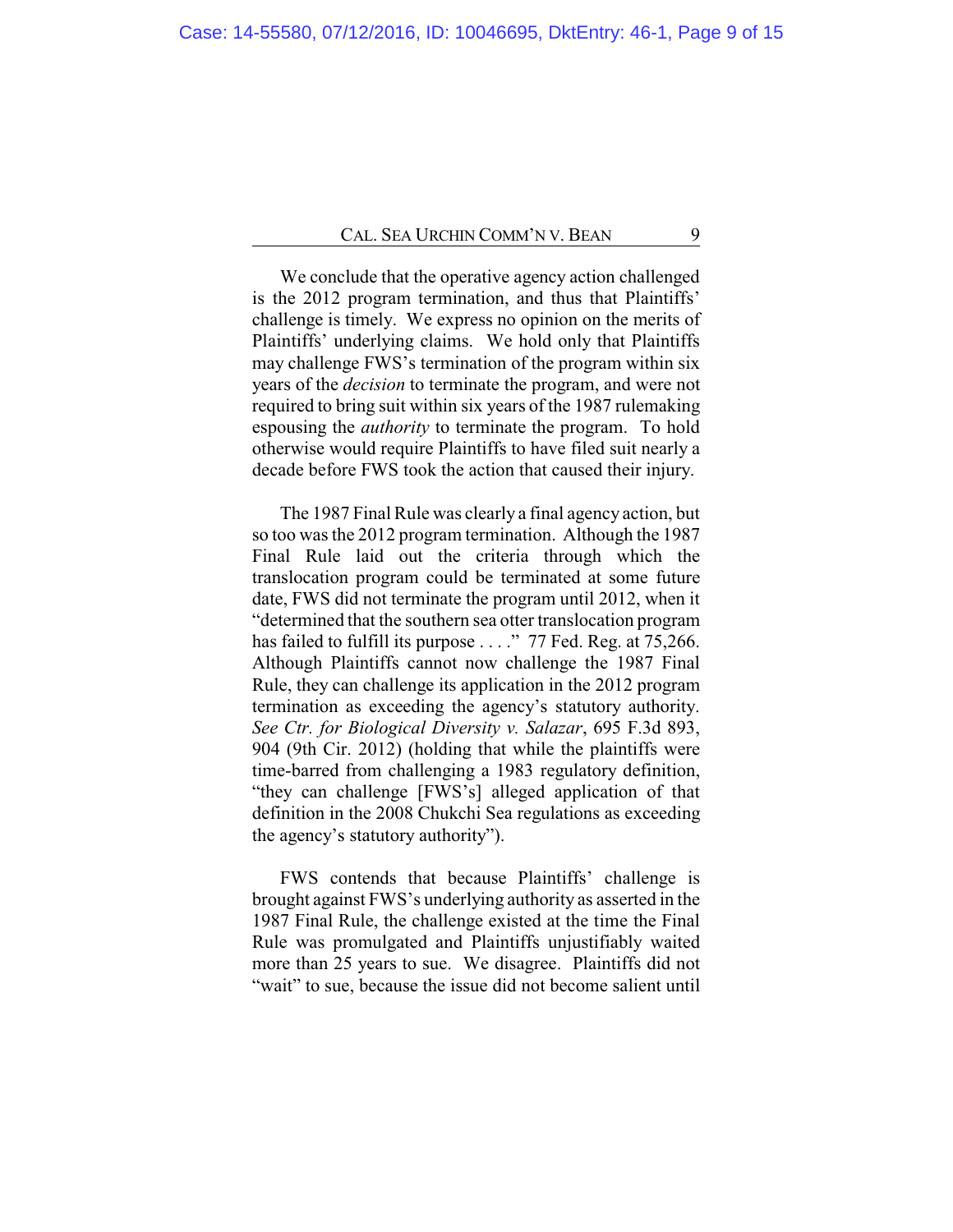FWS actually terminated the program, in 2012. A plaintiff cannot be expected to anticipate all possible future challenges to a rule and bring them within six years of the rule's promulgation, before a later agency action applying the earlier rule leads to an injury. Though the translocation program's failure criteria were set forth in 1987, and the program faced difficulties from its inception, the "consummation" of the agency's decisionmaking process was its 2012 program termination. *See Bennett*, 520 U.S. at 178. This was the action from which "legal consequences . . . flow" from Plaintiffs' perspective. *Id.* It is this termination, not the 1987 establishment of the failure criteria, that Plaintiffs challenge. Though FWS characterizes Plaintiffs' complaint as a "facial" challenge to FWS's authority to cancel the translocation program, that argument goes to the merits of Plaintiffs' underlying action. It does not make Plaintiffs' 2013 challenge to FWS's 2012 agency action untimely.

Our cases on this topic determine the timeliness of APA challenges according to when the applicable agency action was taken. We have held that a statute of limitations may run against a plaintiff even if it is not injured until more than six years after the relevant agency action became final. *Shiny Rock Mining Corp. v. United States*, 906 F.2d 1362, 1363 (9th Cir. 1990). In *Shiny Rock*, the Bureau of Land Management (BLM) published a 1964 Public Lands Order withdrawing certain federal lands from mineral extraction. *Id*. More than fifteen years later, a mining company applied to the BLM for a mineral patent, which the agency rejected in part because the company's claim was in the area that the Public Land Order had withdrawn from mining. *Id.* The company contended that the statute of limitations period should not begin to run until a plaintiff is injured and acquires standing.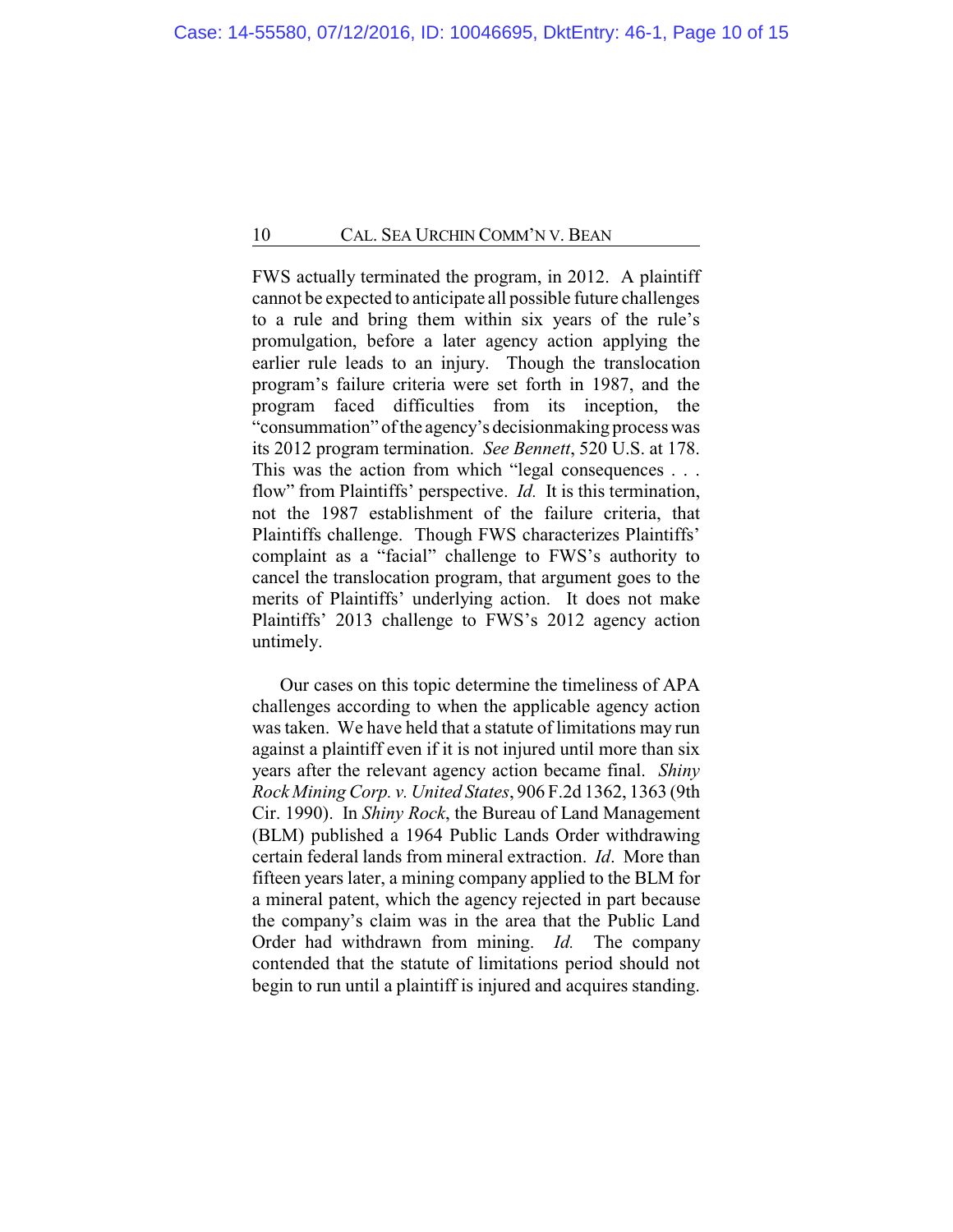*Id.* at 1364–66. We disagreed, holding that the statute of limitations period runs from when the agency action becomes final and is published in the Federal Register. *Id.* at 1365. We reasoned that considering standing to sue a prerequisite to the running of the limitations period would render the limitations period meaningless by extending it indefinitely. *Id.*

FWS contends that this case is analogous to *Shiny Rock*. Just as the clock started running on the mining company's claim when the BLM's land withdrawal order was published, FWS reasons, here Plaintiffs' claim that FWS lacks authority to terminate the program accrued in 1987, when FWS published the rule containing the failure criteria. We disagree. In *Shiny Rock*, the government's land withdrawal order was a prospective decision that put all interested parties on notice of an agency action. This case is different because while the 1987 Final Rule put fishing groups on notice that FWS *may* at some later date terminate the program, the operative agency action did not happen until 2012, when FWS *actually* terminated the program. Unlike the BLM's rejection of the company's mineral patent application in *Shiny Rock*, which was a straightforward application of the land withdrawal order to a particular company, the 2012 program cancellation was a generally applicable rule, published in the Federal Register, that reflected new agency decisionmaking based on the program's failure to realize its objectives. *See* 77 Fed. Reg. at 75,266. *Shiny Rock* does not foreclose Plaintiffs from reaching the merits of their 2013 APA challenge to FWS's 2012 agency action.

*Wind River Mining Corp. v. United States*, 946 F.2d 710 (9th Cir. 1991), is more analogous to this case because it involved the present application of an earlier rule that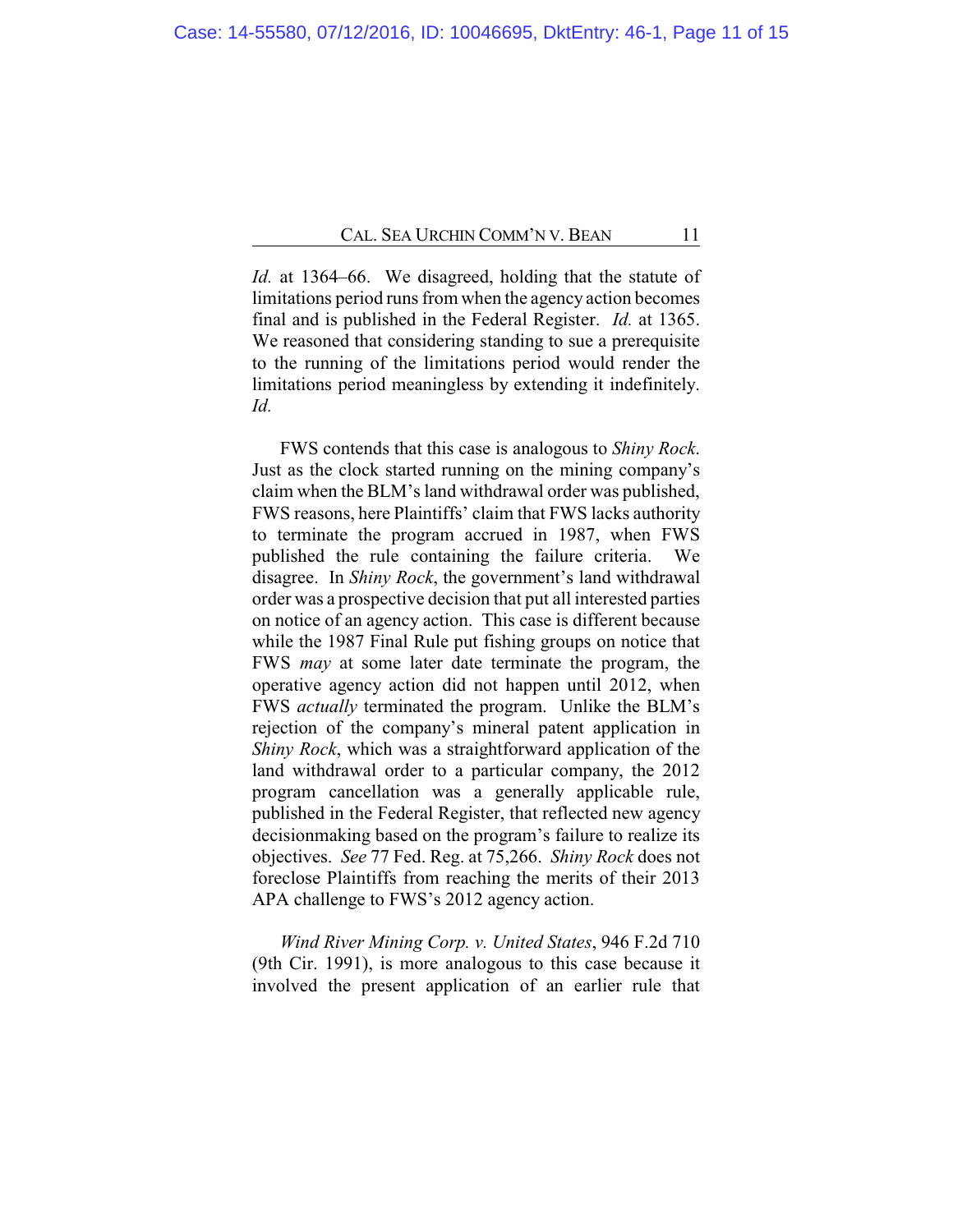allegedly contradicted the agency's statutory authority. In *Wind River*, the BLM published a 1979 rule in the Federal Register establishing 138 Wilderness Study Areas (WSAs) in California. *Id.* at 711. Between 1982 and 1983, a mining company staked claims within one of those areas, "WSA 243." *Id.* The company unsuccessfully sought to have the BLM declare its creation of WSA 243 invalid, on the grounds that the area was not "roadless" as required by the Federal Land Policy and Management Act of 1976. *Id.* It then filed an extraction plan in 1987, which the BLM denied, based on the land being a designated WSA. *Id.* at 712. In 1989, the companysued in federal court, challenging the BLM's refusal to declare its creation of WSA 243 invalid. The district court dismissed the challenge as untimely because the rule was promulgated ten years earlier, in 1979. *Id.* We reversed. Because the plaintiff alleged that the BLM's 1979 rule establishing WSA 243 violated its statutory authority, we recognized that subsequent final agency actions applying the 1979 rule would also allegedly exceed the agency's statutory authority. *Id.* at 715. We concluded that "a substantive challenge to an agency decision alleging lack of agency authority may be brought within six years of the agency's application of that decision to the specific challenger." *Id.* at 716.

FWS contends that *Wind River* is inapposite to this case. It is true that this case does not concern the validity of a regulation as applied to a specific challenger; the 2012 program cancellation is instead a generally applicable agency rule. But *Wind River* is otherwise analogous to this dispute. As in *Wind River*, Plaintiffs seek to challenge a recent agency action applying an earlier rule. As in *Wind River*, Plaintiffs contend that the earlier rule went beyond the agency's statutory authority, and thus that the agency lacked the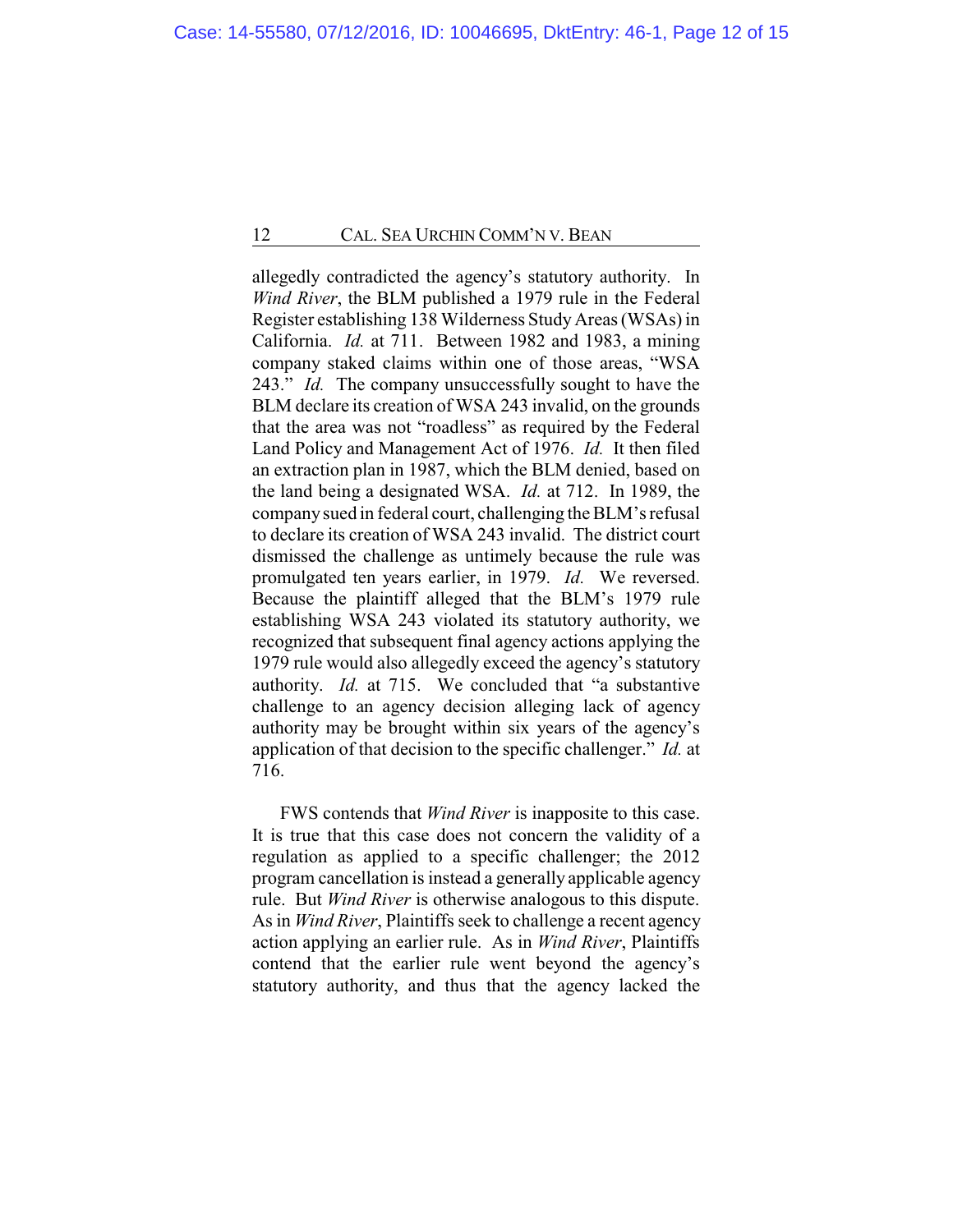statutory authority to take the recent action. Finally, it is the recent action, not the earlier rule, that caused Plaintiffs' injury. While an injury creating standing to sue is not a prerequisite to the running of the limitations period, *see Shiny Rock*, 906 F.2d at 1365, here Plaintiffs point to a recent and independent agency action causing their injury. FWS may well defend its 2012 cancellation as a straightforward application of the 1987 Final Rule's failure criteria, but that application was nonetheless a final agency action, with its own limitations period beginning in 2012.

The justification for the *Wind River* rule is that an agency should not be able to sidestep a legal challenge to one of its actions by backdating the action to when the agency first published an applicable or controlling rule. If the operative dispute does not arise until decades later, when the agency applies the earlier rule, such a holding would wall off the agency from any challenge on the merits. The statute of limitations would cease to be a shield against stale claims, and would instead become a sword to vanquish a challenge like the case here, without ever considering the merits. The claim in *Wind River* was not untimely, because the agency applied its 1979 rule to the plaintiff mining company in 1987, within six years of the company's suit. Neither is Plaintiffs' claim in this case, as FWS did not apply the termination criteria from the 1987 Final Rule until 2012, when it terminated the translocation program.

Another justification for our *Wind River* holding was that "no one was likely to have discovered that the BLM's 1979 designation of [WSA 243] was beyond the agency's authority until someone actually took an interest in that particular piece of property, which only happened when [the company]staked its mining claims." *Wind River*, 946 F.2d at 715. FWS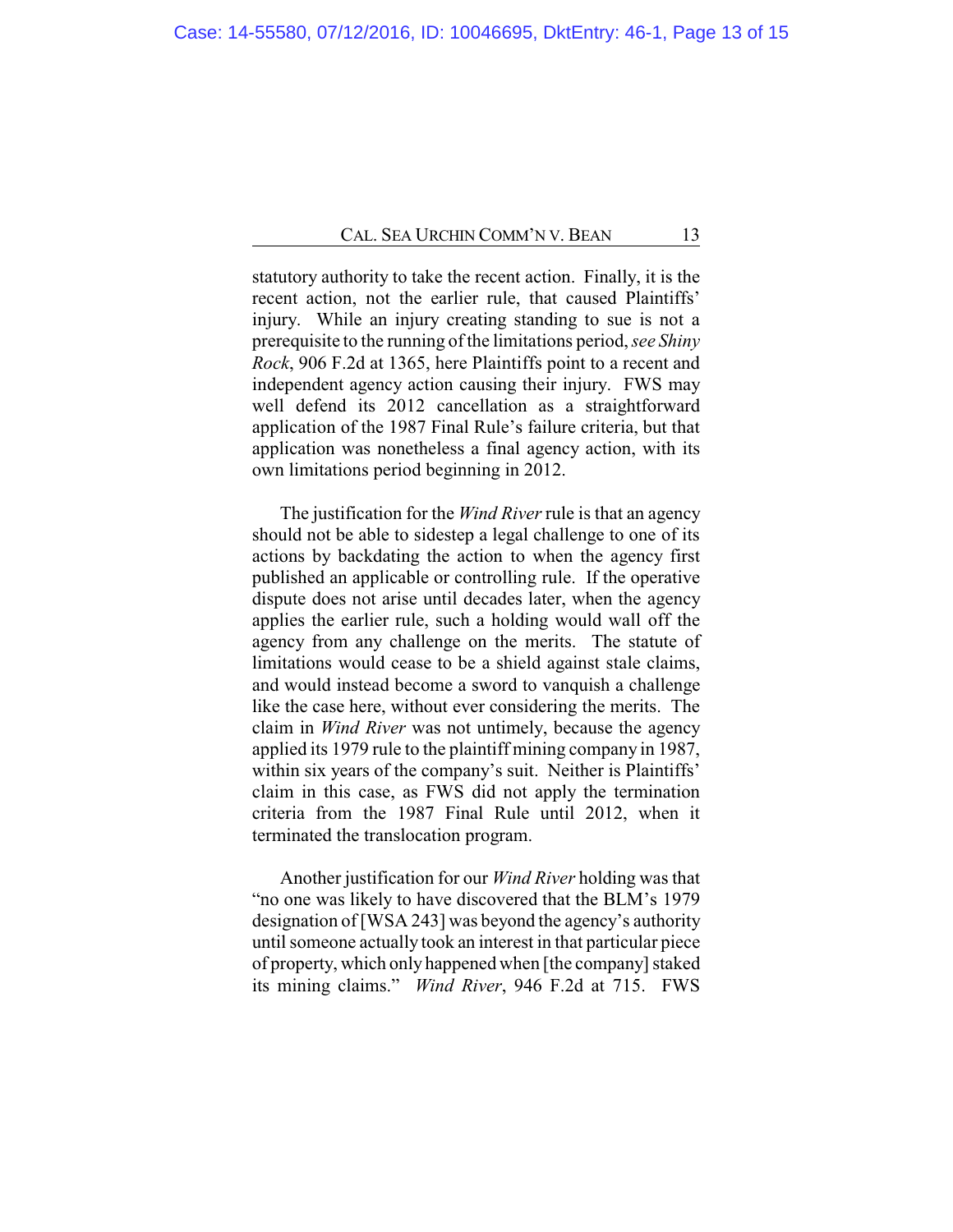contends that this justification for the *Wind River* rule is absent in this case, because Plaintiffs do not contend that no one was likely to have discovered the 1987 Final Rule; to the contrary, the fishing industry was an active participant in the rulemaking process. That fisheries groups, some of whom are Plaintiffs here, knew about the 1987 Final Rule and were involved in its creation is immaterial. Plaintiffs are not contending that the Final Rule evaded their scrutiny. They are contending, correctly, that their live dispute with FWS did not arise until 2012.

Our decision is also supported by pragmatic concerns. If parties had to challenge the Final Rule's termination criteria within six years of 1987, then any such challenge predating the program's termination would necessarily have been theoretical. In view of the actual termination, it is possible to focus on issues such as injury in a concrete way.

### **III**

Plaintiffs contend that Public Law 99-625 gave FWS the authority to establish a sea otter translocation program, but not the authority to cease that program once it has been initiated. They contend that when FWS published its 2012 rule terminating the translocation program, it acted without authority from Congress, and thus contrary to law and in excess of its statutory authority. *See* 5 U.S.C. § 706(2)(A), (C). Our holding does not reach the merits of this claim, because the district court dismissed it on timeliness grounds. We hold only that Plaintiffs' 2013 challenge to the 2012 agency action terminating the sea otter translocation program was timely. The district court on remand should decide if there is merit to Plaintiffs' position that FWS was without